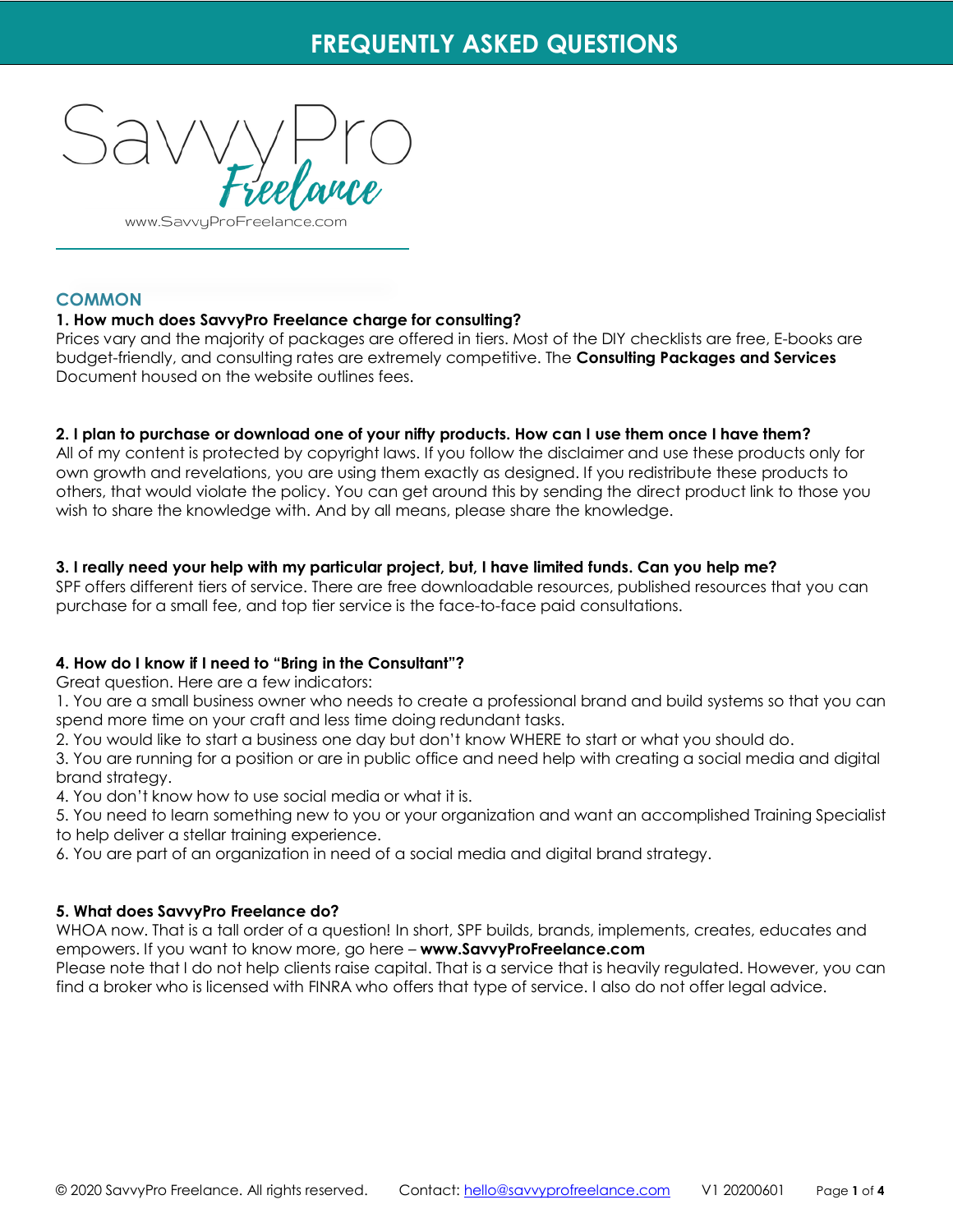## **GETTING STARTED**

#### **6. I would really like to start my own business one day, but I'm not sure WHERE to start. Can you help me?**

This is what the FREE discovery call is all about! During this conversation I will ask you a set of targeted questions about your idea and see how applying some strategy and planning can help.

### **7. I really want to improve my Social Media Savvy. Can you help me?**

Absolutely! SPF offers one-on-one training sessions, live videos, webinars, and in-person workshops on social media and many other topics from a strategy and branding perspective.

### **8. Your focus seems to be on helping people to get started and then handing off the ongoing operations. Do you also help clients with social media management?**

I do manage social media, but it is purposely not advertised to allow me a fair amount of time to manage my own social media and brands of my current clients. Sometimes the opportunity arises to manage the social media of certain brands, but those services are not open to the public.

**9. I have been thinking about a new business for a long time. I need someone to help me go through all of my ideas to sort through them and develop a realistic business plan. But, my budget is limited. Can you help me?** I sure can. If you are on a budget, you can start with my Book "A Solopreneur's Small Biz Plan Draft Book", or an "Hour of Brain Power" session. Each are very good ways to get you thinking in the "write" direction.

## **10. I plan to run for office soon and I'm not very comfortable with social media or digital branding. Can you help me?**

Absolutely. If you plan to manage your own digital brand I recommend one-on-one **Digital Brand & Social Media** training. This allows a targeted dialogue paired with a show-and-do opportunity specific to YOUR training and campaign goals. If you are going to have someone other than yourself manage your accounts, that specialized training as it relates to managing social media for Public Figures/Entities will include them also.

# **THE WORK**

### **11. What are your signature services?**

- 1. The Brand Audit (My pride and joy)
- 2. The Brand Launch Kit (Kick starting your digital brand overhaul or launch)
- 3. Ultra Brand Package (Getting the brand and operations of your business of ALL the way together)
- 4. Digital Brand Training (Empowering you with pertinent knowledge)

### **12. What are your hours of operation and what do I do if I don't see a time that works for my schedule?**

My usual hours are Monday - Thursday starting at 9am.

I take meetings between 9am and 2pm and on some afternoons and evenings.

I am also available by appointment with flexible times.

I do not work on Sundays.

If you need to meet during a time not listed, just message me so that we can schedule during the time that you need.

### **13. What makes YOU so darn special, Bret?!**

Short Answer = Experience and Secret Swag Sauce unique to ME. I've been doing this type of work in different capacities and environments for 16 years and beyond. This gives me the advantage of having a skills combination that no one else has. I also have a specific way of applying them.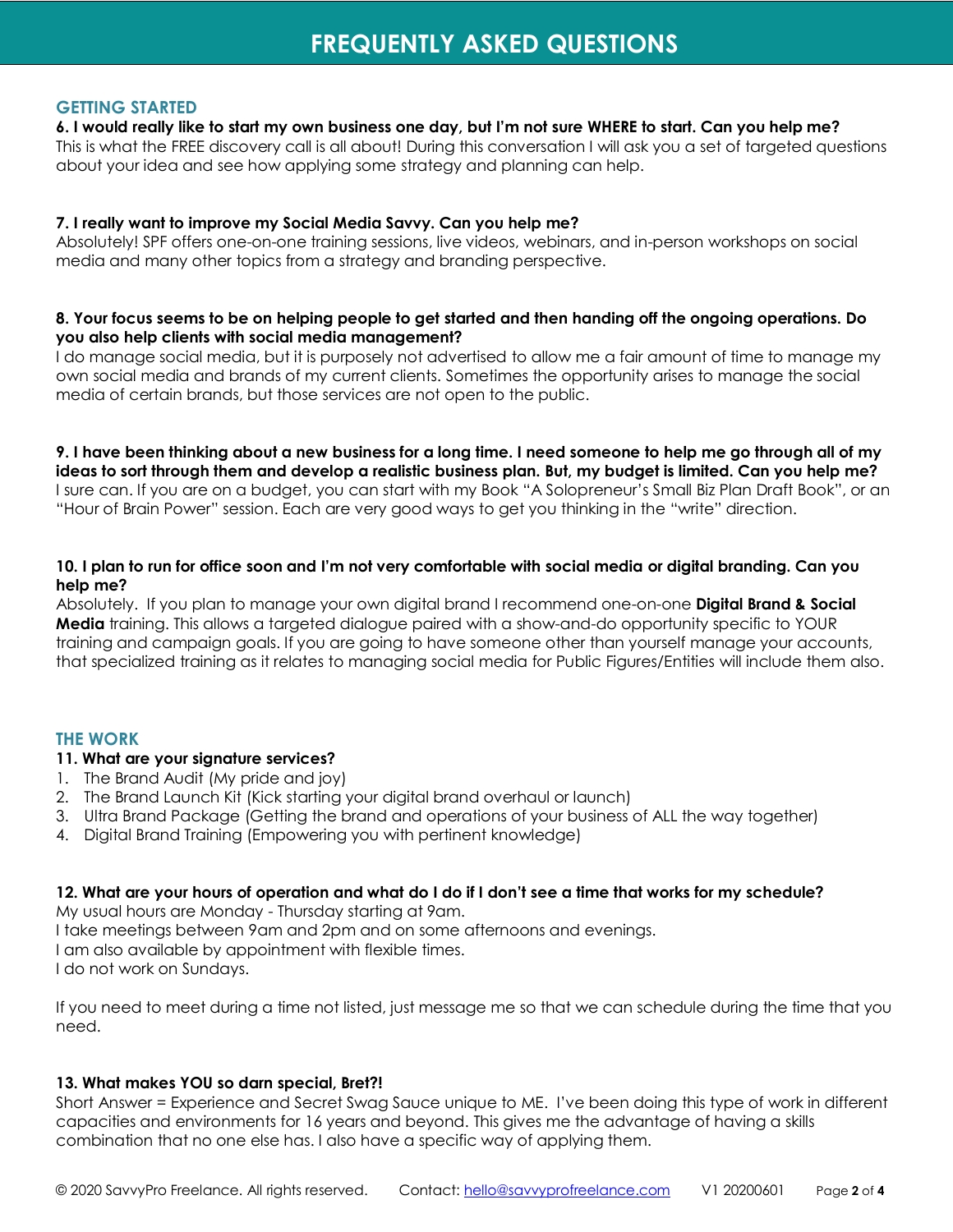## **14. I heard you tackled a wild tiger with your bare hands and served an entire village from certain extinction. Is this true?**

Close, but not quite. Who told you that?!

## **15. Why don't you post more info on clients that you have worked with?**

I value my clients' privacy immensely with respect to their industries and preferences. Sometimes I am asked to ghostwrite for some highly visible public entities. They are protected by NDAs and of simple respect for privacy.

## **16. I am a public figure or part of a large public organization. How do you protect my privacy as a highly regulated public entity?**

- NDA
- Ghostwriting Services
- General Common Sense

## **HOW TO HELP**

#### **17. I'm such a fan of your work! How can I support your business?**

Thank you for your desire to be supportive! There are plenty of ways to support, more half of them are free. Here is a quick list.

- 1. Word of mouth
- 2. Write a testimony
- 3. Write a recommendation and endorse me on LinkedIn
- 4. Follow me on Facebook/ Instagram and share my posts to your profile
- 5. Sign up for my email lists to stay current on the latest and greatest.
- 6. Collaborate on a simple project, speaking opportunity, or event.
- Paid
- 1. Bring in the Consultant for the business of your brand
- 2. Purchase an e-book
- 3. Business Gift

#### **18. How do I write you a recommendation on LinkedIn?**

- 1. Go to [www.linkedin.in/brettownsend](http://www.linkedin.in/brettownsend)
- 2. Click "more..."
- 3. Click "recommendation"
- 4. Type in what you needed, how I helped with that need, and how you currently use what you have learned.

### **19. Do you offer any LinkedIn Services? I need help with my profile and how to use LinkedIn.**

I sure do! I have a **LinkedIn Launcher 2020 Package**. It is a complete profile creation or overhaul. Full details can be found on the SavvyPro Consulting Packages and Services List. LinkedIn is also one of the profiles I audit when you purchase the **Two- Hour Strategy Jam Session Package.**

#### **20. What work do you do with Social Media?**

The list can be long. I audit and offer copy writing for profiles. I train on responsible social media use in three capacities: as a brand/ public entity, for individuals, and for seniors. I also offer social media services as part of SPF's branding packages.